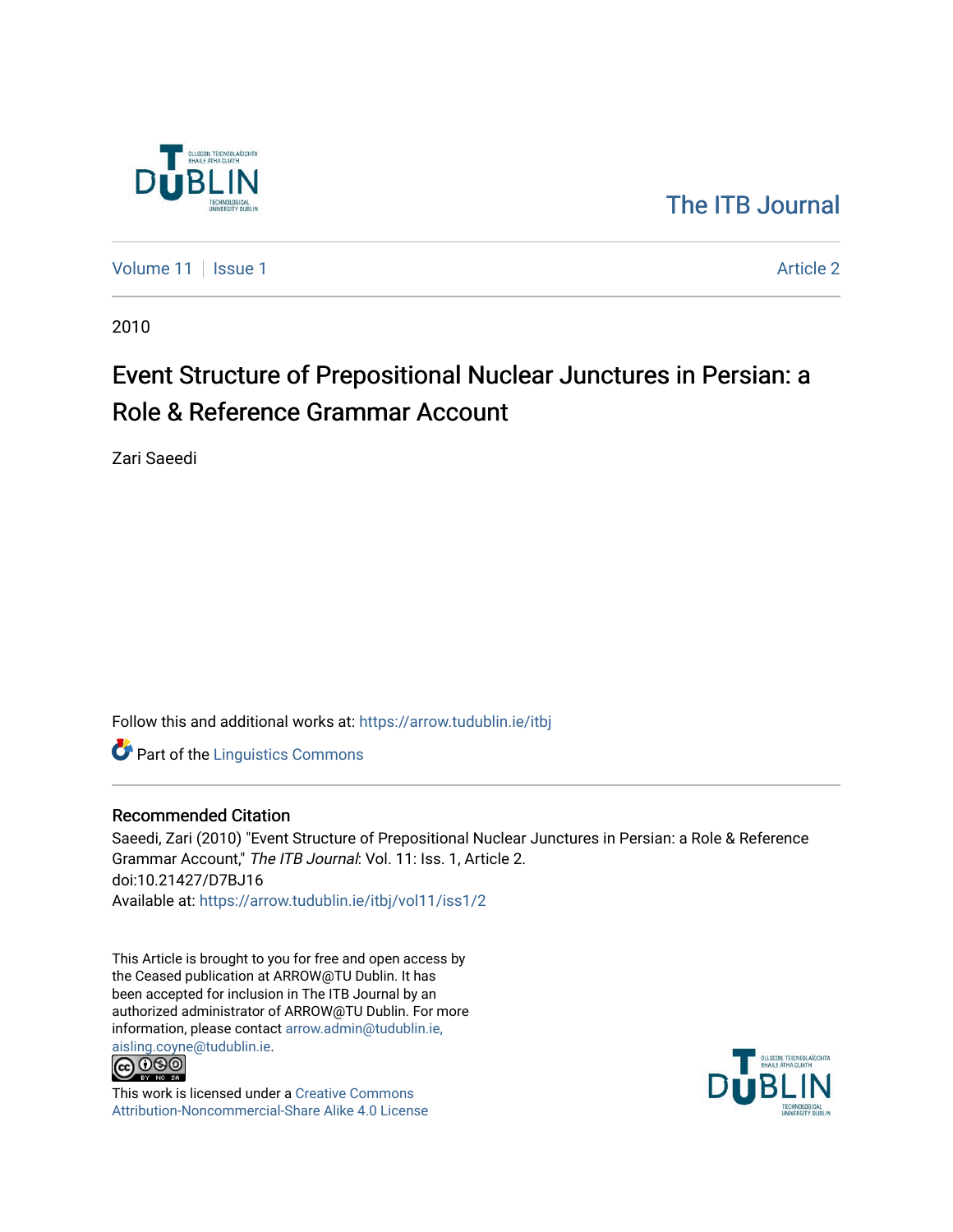# **Event Structure of Prepositional Nuclear Junctures in Persian: A Role & Reference Grammar Account**

### **Zari Saeedi T. School of Linguistics, Speech & Communication Sciences Trinity College Dublin**

#### **Abstract**

*In the present research study an attempt has been made to analyze one group of complex predicates or nuclear junctures (NJs) in Persian (as an Indo-European language) in terms of its event attribute within the framework of Role and Reference Grammar (Van Valin & Lapolla 1997, Van Valin 2005). These complex predicates fuse with the prepositional phrases and the impoverished forms of the verb referred to as 'light verb' (Cattell 1984). In this study a distinction is made between predicative and non-predicative prepositions providing some examples along with schematizing their layered structure of the clause. To determine the verb class of the prepositional (P) light verb constructions (LVCs) the main five diagnostic tests are applied to a wide range of examples from our collected Persian data. It has emerged from the findings of this study that all the prepositional phrases in Persian prepositional nuclear junctures are of locative type and the light verbs in these constructions belong to the phase class of verbs i.e. the continuative, terminative, and resultative event phases.* 

#### *1. Types of Preposition*

In Modern Persian or Farsi, there are generally two types of prepositions: simple/bare as in (1a-b) and compound as in (1c) below. Simple or bare prepositions include such prepositions as:

(1) a. *ændær* 'in', *æz* 'from', *ba* 'with', *bær* 'on', *bæraye* 'for', *bæhr* 'for', *be* 'to', *beyn* 'between', *bi* 'without', *joz* 'except', *næzd* 'with, by', *miyan* 'among', *piš* 'front', *pey* 'after', *ta* 'up to', and *dær* 'in'.

Some of the simple prepositions in Persian, as Mahootian (1997) also notes, take *ezafe* (the suffix –*e* or sometimes -*ye* is called *ezafe* in Persian and is the same as 'of' in English), which include:

 b. *bedun-e* 'without', *birun-e* 'outside', *jelow-ye* 'in front of', *næzdik-e* 'near', *miyan-e* or as pronounced in spoken Persian *miyun-e* 'between', *pæhlu-ye* 'by', *pošt-e* 'behind', *ru-ye* 'on', *tu-ye* 'in', and *zir-e* 'under'.

As noted by Shamisa (2000: 214), compound prepositions may be formed by combining prepositions, for example:

c. *æz bæraye* 'because of' (Lit.: 'from for'), *æz bæhre* 'for' (Lit.: 'from for' *bæhre* is more formal than *bæraye*) , *æz ruye* 'out of' (Lit.: 'from on'), *dær bareye* 'about' (Lit.: 'in about'), and *dær næzde* 'front, with' (Lit.: 'in with/by').

Prepositions can also refer to: a) the place or location (e.g., *dær xiyaban* 'in street'); b) the direction (e.g., *betæraf-e mædrese* 'towards school'); and c) the time (e.g., *qæbl æz mædrese* 'before school' (Lit.: before from school). In Persian prepositional phrases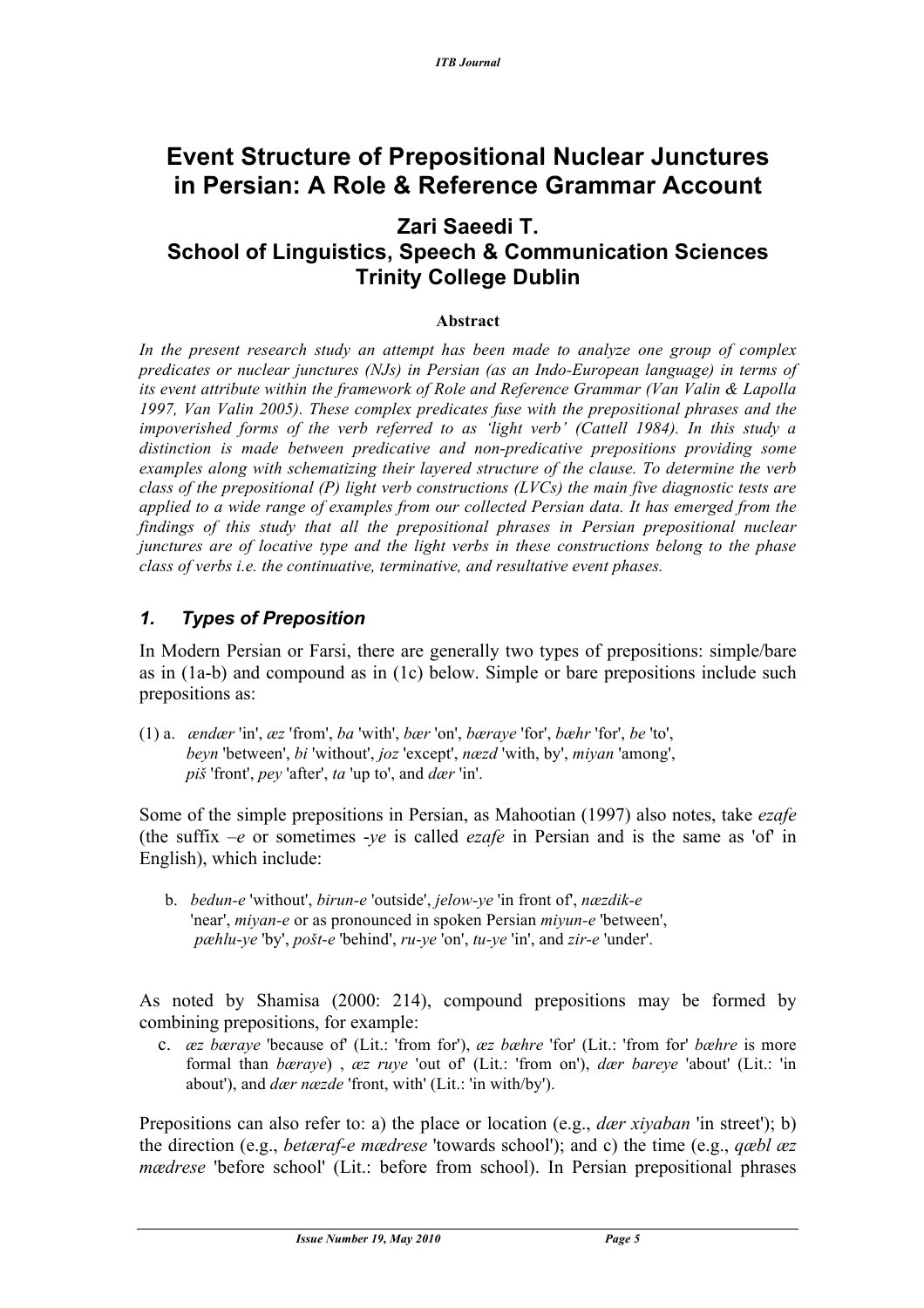(PP) the preposition take a noun phrase as its argument and heads the PP; their canonical position is before the verb and after the direct object (Mahootian 1997) such as in (2) below:

 (2) Ali ketab-ra æz dust-æš gereft. Ali book-DOM from friend-his take.Past. $3<sup>rd</sup>$ .Sg. 'Ali took the book from his friend.'

In (2) above, the preposition *æz* 'from' takes the noun *dust* 'friend' as its argument and the whole prepositional phrase *æz dust-æš* 'from his friend' follows the direct object *ketab* 'book' preceding the verb of the sentence (*gereft* 'took'). The prepositional phrases can appear in other positions i.e. they can sometimes be moved to the right of the predicate of the sentence (especially for some prepositions such as the simple preposition *be* 'to', or the compound prepositions *tu-ye* 'in-Ezafe', *ru-ye* 'on-Ezafe'). Consider the sentence in (3) below:

(3) Ali ræft be mædrese. Ali went to school 'Ali went to school.'

As clear from (3) above, the prepositional phrase *be mædrese* 'to school' appears to the right of the verb (*ræft* 'went') and *mædrese* 'school' is in fact the noun taken by the preposition as its argument.

In RRG it is maintained that the predicative role of sentences is not always played by the verbal elements rather sometimes the noun, adjective, adverb or preposition predicates the ideas expressed in the statements. Thus, prepositions or prepositional phrases can be of a predicative type like other classes of words. That is, prepositions or prepositional phrases can be of two types i.e. predicative vs. non-predicative. In RRG those adpositions in the periphery of the clause are of former type (predicative) and those marking oblique core arguments belong to the latter class (non-predicative) (Van Valin & Lapolla 1997: 52, Van Valin 2005: 21). According to RRG, whether a preposition is predicative or non-predicative basically depends on which verb it appears with i.e. the English preposition *'from'*, for instance, is non-predicative when it appears with the verb *'take'*, licensing a source argument, (for example: Sally took the book from the boy) while it is predicative with a verb like *'die'* (for example: She died from malaria) and its semantic argument is treated as a core argument structurally with the NUC and PRED nodes dominating the preposition (Van Valin & Lapolla 1997, Van Valin 2005).

Another form of predicative prepositional phrases is where a copula accompanies this class of words as in 'the book is on the table' i.e. in RRG it is postulated that in these constructions the copula is a grammatical word dominated with the NUC node and the prepositional phrase bears the predicative function (presented with PRED node) of the whole sentence. In (4) and Figure (1) below the logical structure and the layered structure of the clause (LSC) of a similar example in Persian are presented. As clear from this Figure, the main CORE of the sentence is followed by NP, PP (prepositional phrase) and NUC which, according to RRG, is the copula or the grammatical nuclus/verb of the sentence and, in fact, does not have a predicating role (i.e. it is not followed by PRED node). The PP node is in turn followed by  $COREP$  (the subscripted  $P$ before this node or other nodes in this Figure indicates that this CORE belongs to the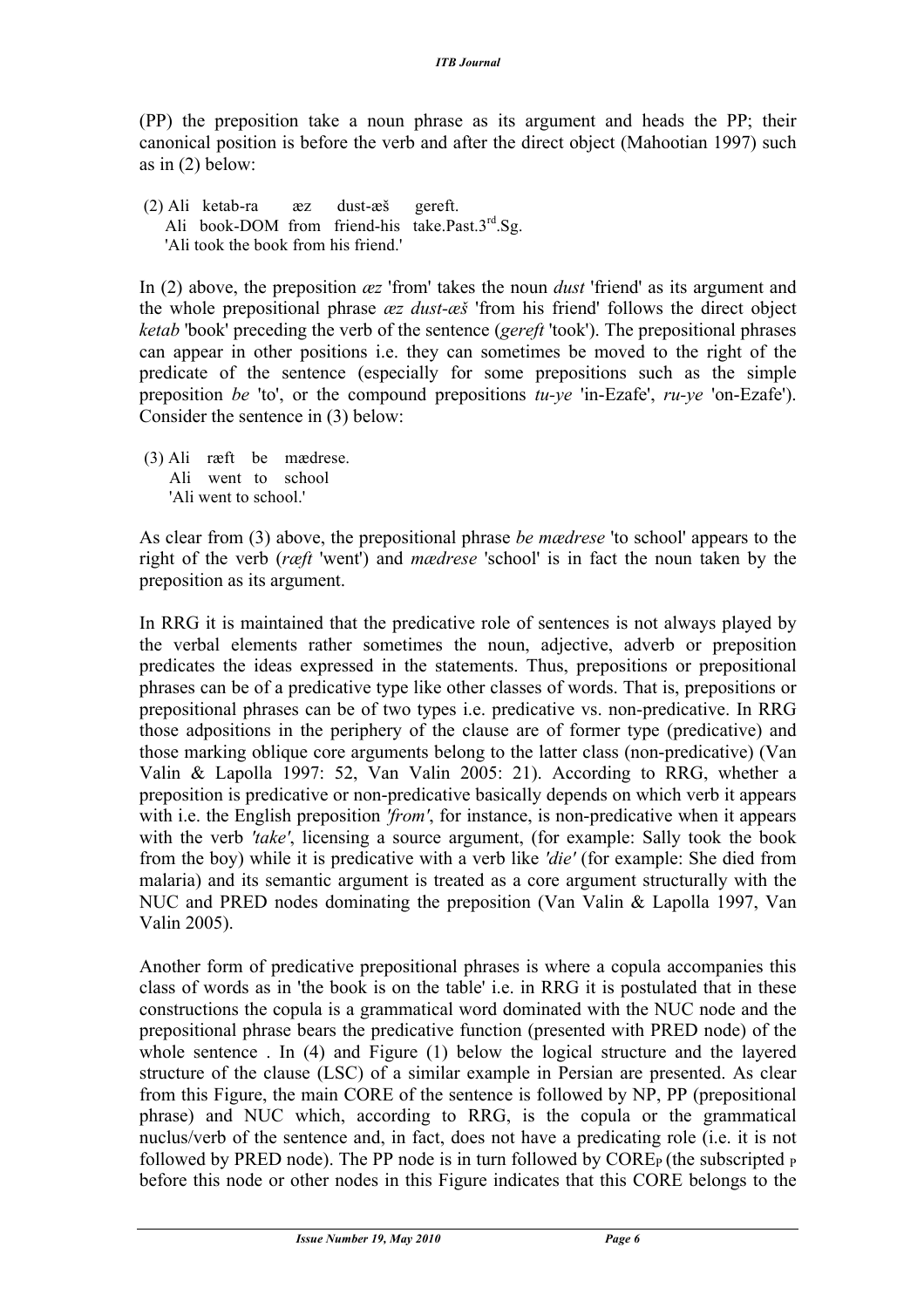prepositional phrase and is not the main CORE of the sentence) which dominates the NP (*miz* 'table') and the preposition *ruye '*on' as the predicate of the whole proposition. The CORE<sub>P</sub> node is followed by NUC<sub>P</sub> and the NP. In fact, the preposition *ruye* 'on' along with the NP *miz* 'table' predicate the whole sentence and the copula *ast* 'is', as pointed out before, is just a grammatical word. In the languages where copula is not used in the examples like the sentence in (4) this predicative role of the preposition is even highlighted more. As shown in Figure (1), in Persian the use of copula with the predicative prepositions is similar to English i.e. the copula *æst* 'is' is a grammatical word (NUC) without being followed by PRED node. In other words, the main predicative function of the sentence is borne by the prepositional phrase or, indeed, the preposition (P).

(4) ketab ruye miz æst. book on table is 'The book is on the table.'



**Figure 1: LSC of a copula/prepositional predicate in a Persian sentence**

In RRG, three types of prepositions (prepositional phrases) are analyzed following Jolly (1991, 1993) (Van Valin & Lapolla 1997). The first type of prepositions is 'adjunctmarking non-predicative prepositions' as in 'Mary gave the book to John' where 'to John' is an argument (ARG) of the sentence followed by the preposition 'to' and the NP 'John' which have no predicating function. The second type is adjunct predicative prepositions as in 'Mary saw John after school' where the prepositional 'after school' is the PERIPHERY of the sentence followed by CORE which in turn is followed by NUC (PRED) node for the preposition 'after' and the ARG (NP) node for 'school'. That is, the preposition 'after' is indeed part of the predicate structure of the whole proposition. Finally, the third type is argument-adjunct predicative prepositions as in 'Yulanda put the book in the box' (c.f. Van Valin & Lapolla 1997: 162) where 'in the box' is AAJ (Argument Adjunct) followed by PP and CORE nodes respectively. This CORE node in turn is followed by NUC (PRED) node for the preposition *'in'* and ARG (NP) for *'the box'*. In this latter type of prepositions the predicative function and the semantic structure of the verb *'put'* is fulfilled with the preposition *'in'* which is a predicative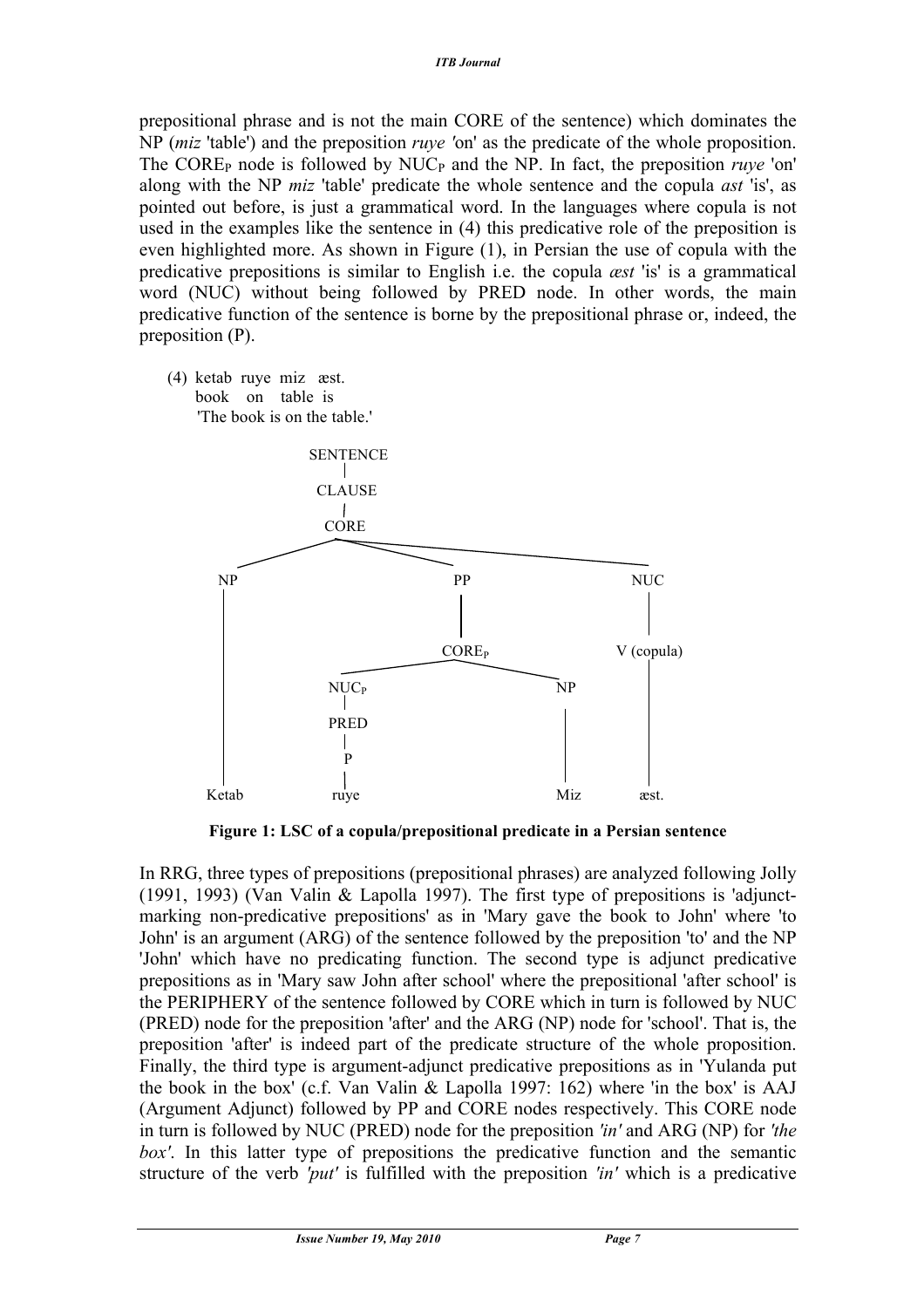adjunct. That is, if the preposition *'in'* is omitted as *'Yulanda put the book … the box'* the semantic architecture of the sentence (for the intended meaning) is damaged. In other words, in this type of preposition (argument-adjunct predicative preposition), unlike the second type (adjunct predicative preposition), the prepositional phrase is not the periphery rather it is an adjunct argument of the main CORE and the meaning of the sentence is not complete without the prepositional phrase (Van Valin & Lapolla 1997).

Persian prepositional LVCs where a light verbal element combines with a prepositional phrase to form nuclear junctures are similar to the third type of prepositions focused in RRG analysis i.e. argument-adjunct predicative prepositions. In fact, in the prepositional LVCs in Persian the meaning of the verb and the sentence is not complete without the prepositional phrase. The important point to bear in mind here is that in Persian LVCs the two predicative parts (the verbal element and the predicative prepositional phrase) form a nuclear juncture (NJ) i.e. the NUC node is followed by two NUC nodes being also followed by two PRED nodes one of which is the light verbal element and the other one is the prepositional phrase. That is, in Persian sentences like (5) below the predicative role of the sentence is played with the combination of the preverbal (prepositional phrase) and the verbal elements:

(5) Ali æz donya ræft. Ali from world go.Past. $3<sup>rd</sup>$ .Sg. 'Ali passed away.'

As shown above, in (5) *æz donya ræft* 'passed away' (Lit.: 'from world went') is the prepositional NJ i.e. *ræft* 'went' is the light verb (as mentioned before, it is called light verb since the semantic load of the sentence is not complete with the verbal element alone i.e. it has a light predicating role) and *æz donya* 'from world' is the prepositional phrase with *æz* 'from' as the preposition and *donya* 'world' as the argument (NP) of the prepositional phrase. In fact, the combination of the two verbal and non-verbal elements predicates the whole sentence and the omission of the preposition from the sentence (*Ali* … *donya ræft* 'Ali … world went') damages the semantic parameter of the sentence. The layered structure of the clause of the example in (5) is presented in Figure (2) below. (Note that in the older version of RRG i.e. Van Valin and Lapolla (1997), all the NPs are preceded by ARG node and all the predicative prepositional phrases are preceded by AAJ (argument adjunct), which are eliminated in Van Valin 2005.)

From our data it emerges that out of all the prepositions listed in (1a-c) at the beginning of this section only some of them can combine with light verbs to make prepositional LVCs. Additionally, out of all the light verbs listed in Saeedi (2009a) only some can join the prepositional phrases to form prepositional NJs. A more detailed discussion of all these LVCs are presented in section (2) below.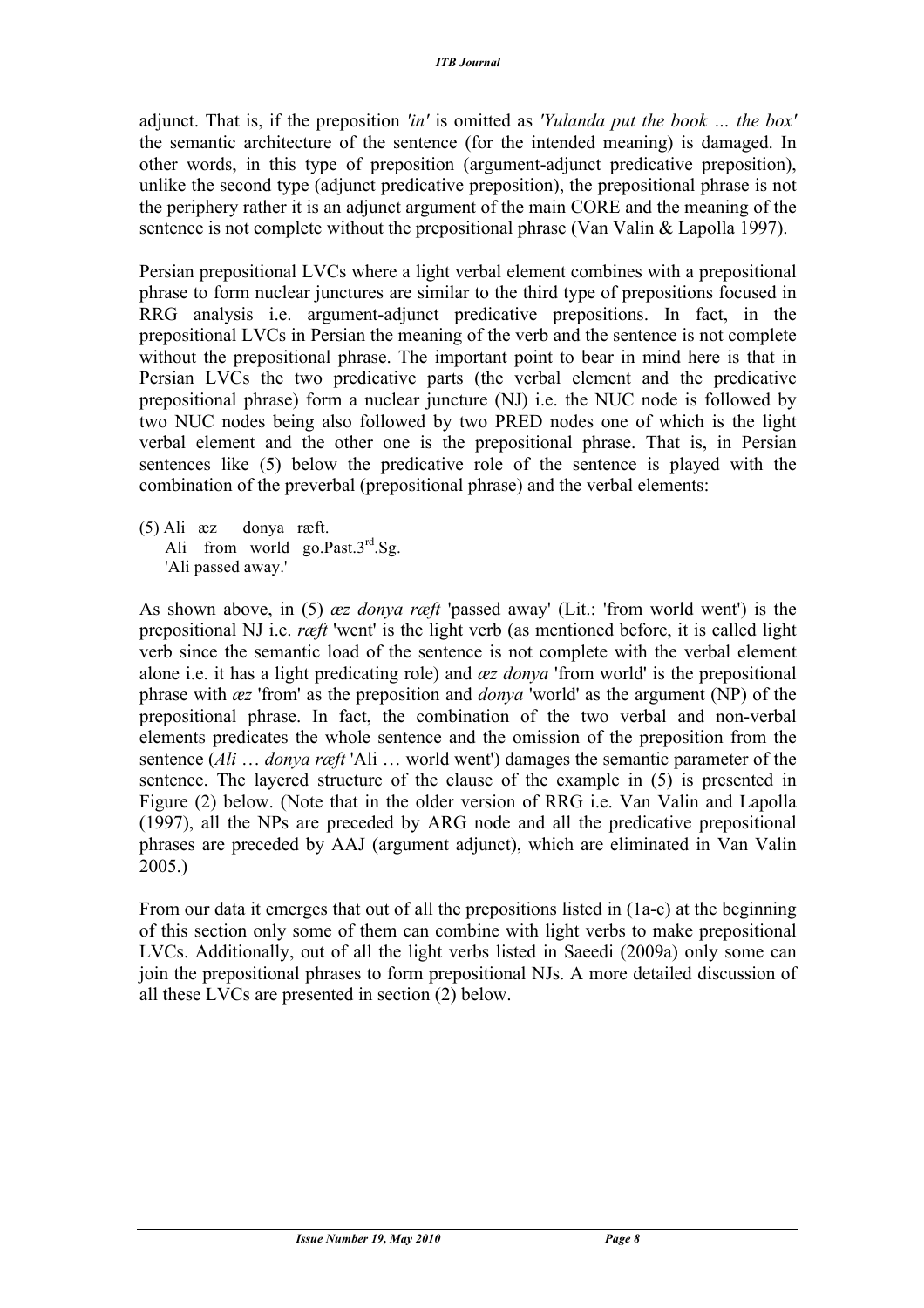

**Figure 2: LSC for a prepositional/light verbal nuclear juncture in Persian**

### **2. Discussion**

As presented above in the layered structure of the clause for the prepositional nuclear junctures, there are usually three elements in the prepositional LVCs, which fill the three positions in these constructions. The first (initial) position is filled by a preposition, the second (middle) by another preposition, or a noun as complement, and the third position by a light verb. Examining the data of the present study, it became clear that out of the list of the Persian prepositions presented at the beginning of this paper six prepositions can appear in the initial position, namely, *æz* 'from', *ba* 'with', *bær* 'on/over', *be* 'to', *bi* 'without', and *dær* 'in'. There are also some limited number of prepositions such as *bær* 'on/over', *beyn* 'between', *piš* 'before', and *miyan* 'among', that appear in the second or middle position in the prepositional LVCs. In fact, not all the Persian prepositions have the capability of fusing with the light verbs to form prepositional nuclear junctures. Furthermore, the prepositions that appear in the initial position are basically of two groups i.e. the first group are those prepositions that can join either another preposition or a noun along with an LV to make a prepositional LVC, such as *æz* 'from', *be* 'to', and *dær* 'in'; the second group comprises those adpositions that can fuse with a noun (not another preposition) and an LV to construct a prepositional/light verbal construction, such as *ba* 'with', *bær* 'on/over', and *bi* 'without'.

One of the interesting findings of this study is that all the prepositions in Persian nuclear junctures belong to the LOCATIVE class of prepositions. Locative, also called spatial, prepositions refer to the location of an object, activity, or event. Following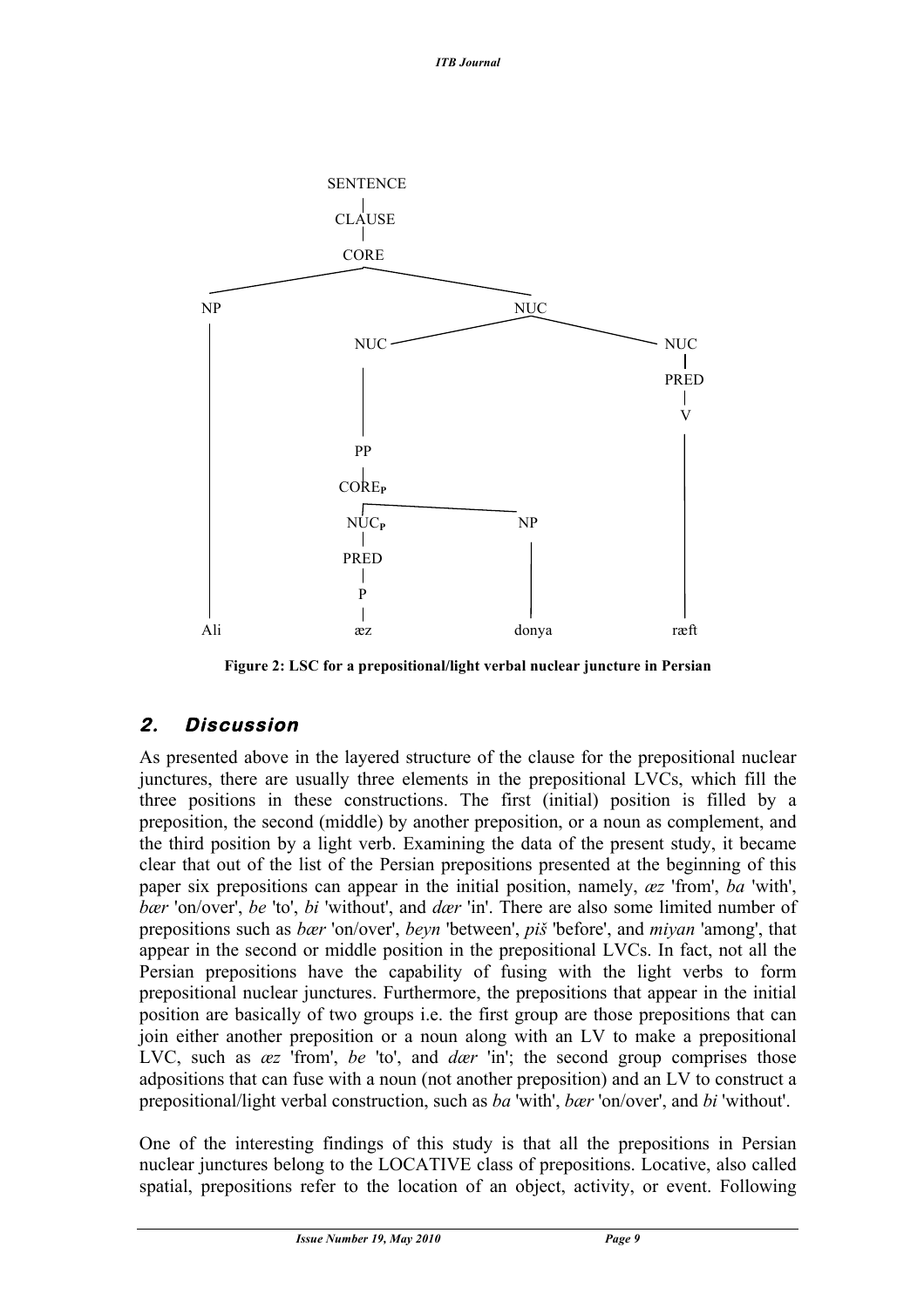Bjerre (2003), we have categorized these prepositions into directional and state, as schematized below.



Our investigation has revealed that the prepositions in the first group (mentioned above) capable of combining with either a noun or another preposition, namely, *æz* 'from', *be* 'to', and *dær* 'in' belong to either state or directional locative prepositions where the former refers to the stative location of entities and the latter to the directional relation that exist between the source or beginning of event, the path or process, and the goal or endpoint. In fact, the preposition *æz* 'from' denotes the source, *be* 'to' marks the goal, and *dær* 'in' shows the stative location. However, all the prepositions in the first group i.e. *ba* 'with', *bær* 'on/over', and *bi* 'without', which can combine with or be followed by a noun (not a preposition) belong to the state locative prepositions denoting the stative location of entities. In the case of *bi* 'without' it should be noted that this preposition, unlike *ba* 'with', denotes the state where something is absent when it is combined with a noun in prepositional phrase as in *bi deqqæt* 'without care' or 'careless'. We need to recall that all the prepositions in the first group discussed above appear in the initial position in the prepositional phrase of the Persian NJs.

With regard to the prepositions that appear in the second or middle position in Persian prepositional NJs, namely, *bær* 'on/over', *piš* 'front/before', *beyn* 'between', and *miyan* 'among' it has emerged that the first two prepositions (*bær* & *piš*) belong to the state locative and the last two (*beyn* & *miyan*) to the path directional locative prepositions. The finding regarding the type of the prepositions in the prepositional phrase of the Persian LVCs can be summarized in the following Table (1).

| A. Initial Position Preposition                           | <b>Locative Preposition Type</b>  |
|-----------------------------------------------------------|-----------------------------------|
| 1. Combined with either another                           |                                   |
| preposition or a noun:                                    |                                   |
| 'from' <del>-------</del><br>$a.$ $\alpha z$              | - <b>Source</b> (directional)     |
| b. be $\mathbf{v}$ $\mathbf{v}$ $\mathbf{v}$ $\mathbf{v}$ | -Goal (directional)               |
| c. dær $\lim$ —                                           | -Stative location (state)         |
| 2. Combined with a noun (not                              |                                   |
| another preposition):                                     |                                   |
| a. $ba$ 'with' —                                          | - <b>Stative location</b> (state) |
| b. bær 'on/over' $\_\_$                                   | -Stative location (state)         |
| c. $bi$ 'without'                                         | -Stative location (state)         |
| B. Second or Middle Position P.                           |                                   |
| 'on/over'<br>a. bær                                       | - <b>Stative location</b> (state) |
| 'front/before'<br>$b. pi\check{s}$                        | - <b>Stative location</b> (state) |
| c. beyn<br>'between'                                      | -Path (directional)               |
| 'among'<br>d. <i>miyan</i>                                | -Path (directional)               |

**Table 1; Locative preposition types in Persian prepositional NJ**

The effect of these locative/spatial prepositions in the prepositional light verb constructions will be discussed in more detail later in this chapter (section (3)). In terms of the nominal element combined with different types of locative prepositions it should be noted that abstract nouns are more common than concrete ones. In general, there were thirty four adpositional LVCs analyzed in this paper out of which the most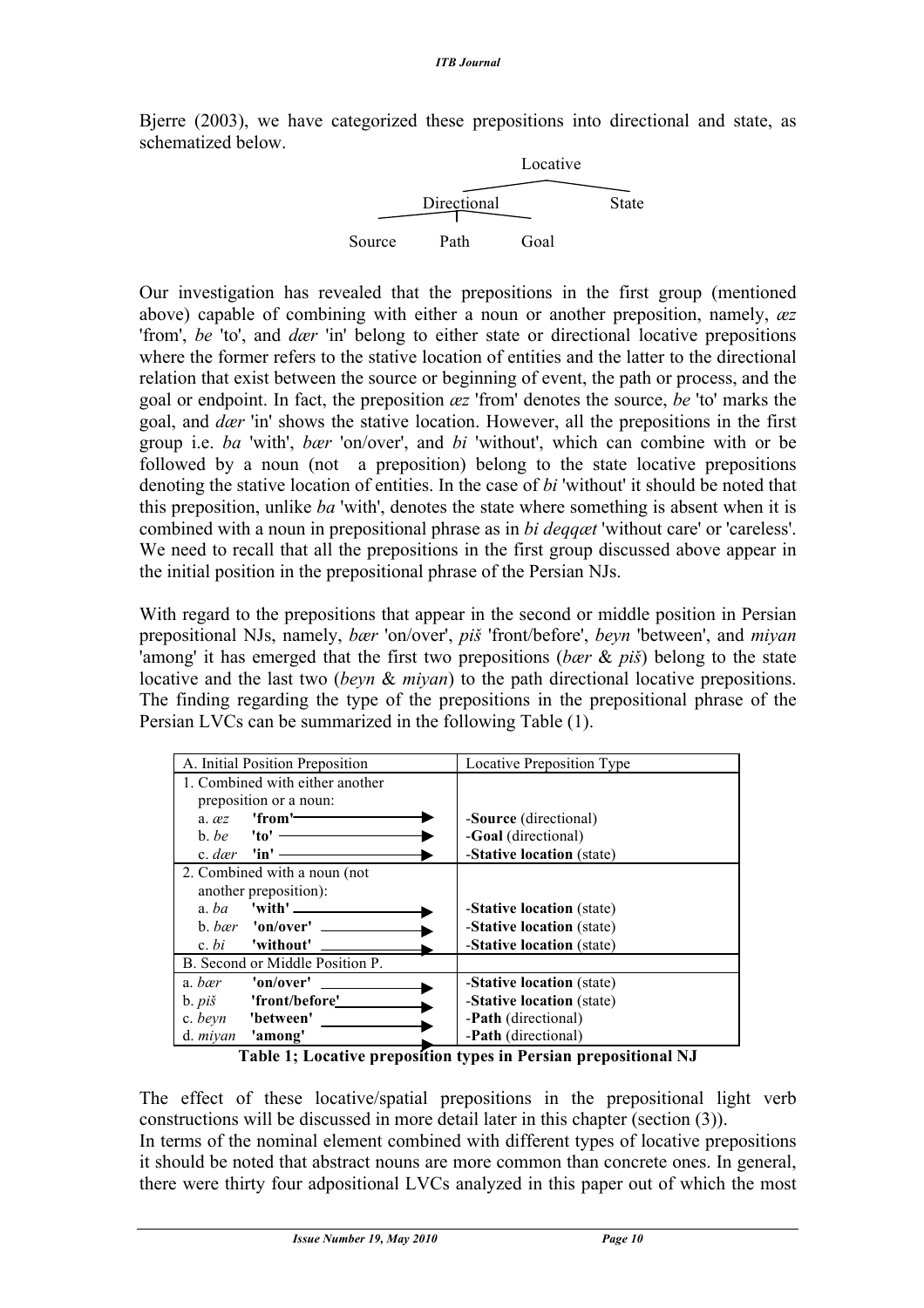productive prepositions are *æz* 'from' and *be* 'to' each with eleven occurrences or NJ and the least productive ones are *ba* 'with', *bær* 'on/over', and *bi* 'without' each with two LVCs. And the preposition *dær* 'in' stands in the middle with six occurrences.

With regard to the light verbs capable of combining with adpositional phrases to form prepositional NJs it should be mentioned that the most common light verbs showing this capability are *šodæn* 'become', *kærdæn* 'make', *daštæn* 'have', *ræftæn* 'go', *bordæn* 'take/carry', *gereftæn* 'take', *dadæn* 'give', *amædæn* 'come', *aværdæn* 'bring', *xordæn* 'eat', *zædæn* 'hit/strike', and *kešidæn* 'pull'. Among these light verbs the most productive ones with respect to the number of occurrences in our data are *bordæn* 'take/carry', *daštæn* 'have', and *gereftæn* 'take' each with five NJs; the least productive ones are *dadæn* 'give', *xordæn* 'eat', *zædæn* 'hit/strike', and *kešidæn* 'pull' each with one construction.

The findings of the diagnostic tests applied to the prepositional NJs (numbered as 1-34 in Table (2)) examined in this study including the verb class and the logical structure are presented in Table (2) below: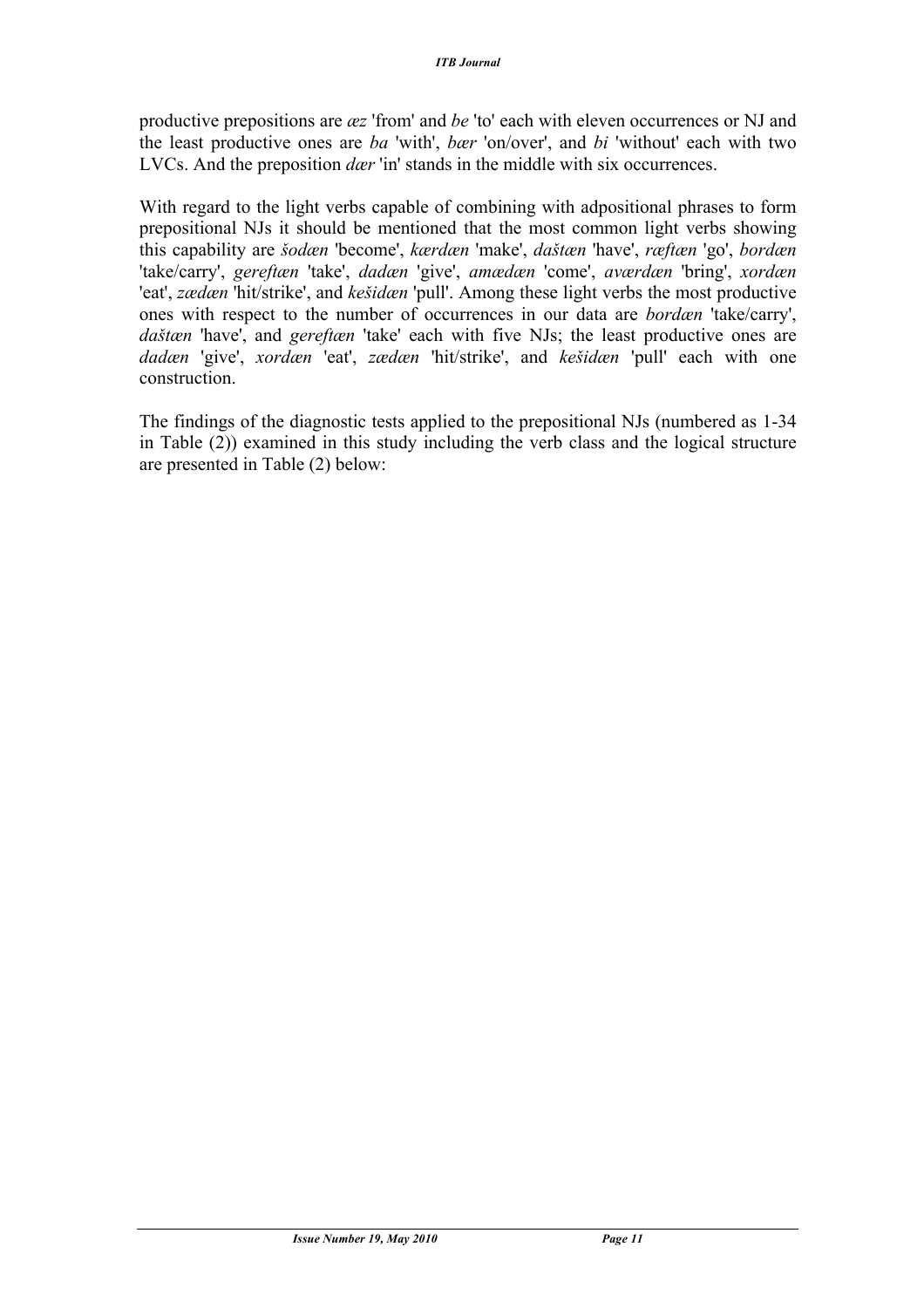| Preposition                  | <b>Verb</b>  | prepositional NJ                  | <b>Logical Structure (LS)</b>                                                   |
|------------------------------|--------------|-----------------------------------|---------------------------------------------------------------------------------|
|                              | <b>Class</b> | (infinitive form)                 |                                                                                 |
| $xz + Prep. + L\overline{V}$ |              |                                   |                                                                                 |
| $xz \, bar + LV$             | Accom.       | 1-æz bær šodæn                    | BECOMEæz bær šodæn' (x)                                                         |
|                              |              | (Lit.: 'from on/over become')     |                                                                                 |
|                              |              | 'memorize'                        |                                                                                 |
|                              |              | 2-æz bær kærdæn                   | BECOME <b>æz</b> bær kærdæn' (x, y)                                             |
|                              |              | (Lit.: 'from on/over make')       |                                                                                 |
|                              |              | 'memorize'                        |                                                                                 |
|                              | Achiev.      | 3-æz bær daštæn                   | INGRæz bær daštæn' (x, y)                                                       |
|                              |              | (Lit.: 'from on/over have')       |                                                                                 |
|                              |              | 'know by heart'                   |                                                                                 |
| $\text{az}$ beyn + LV        | Accom.       | 4-æz beyn ræftæn                  | BECOMEæz beyn ræftæn' (x)                                                       |
|                              |              | (Lit.: 'from between go')         |                                                                                 |
|                              |              | 'be wiped out'                    |                                                                                 |
|                              |              | 5-æz beyn bordæn                  | BECOMEæz beyn bordæn' (x, y)                                                    |
|                              |              | (Lit.: 'from between take/carry') |                                                                                 |
|                              |              | 'wipe out'                        |                                                                                 |
| $xz$ piš + LV                | Achiev.      | 6-æz piš bordæn                   | INGRæz piš bordæn' $(x, y)$                                                     |
|                              |              | (Lit.: 'from front take/carry')   |                                                                                 |
|                              |              | 'manage'                          |                                                                                 |
| $æz miyan + LV$              | Accom.       | 7-æz miyan bordæn                 | BECOME $\boldsymbol{\mathsf{az}}$ miyan bord $\boldsymbol{\mathsf{an}}'$ (x, y) |
|                              |              | (Lit.: 'from among take/carry')   |                                                                                 |
|                              |              | 'wipe out'                        | INGRæz dæst ræftæn' (x)                                                         |
| $az + NP + LV$               | Achiev.      | 8-æz dæst ræftæn                  |                                                                                 |
|                              |              | (Lit.: 'from hand go')            |                                                                                 |
|                              |              | 'be lost'                         |                                                                                 |
|                              |              | 9-æz huš ræftæn                   | INGRæz huš ræftæn $(x)$                                                         |
|                              |              | (Lit.: 'from consciousness go')   |                                                                                 |
|                              |              | 'lose consciousness'              |                                                                                 |
|                              |              | 10-æz yad bordæn                  | INGRæz yad bordæn' (x, y)                                                       |
|                              |              | (Lit.: 'from remembrance          |                                                                                 |
|                              |              | take/carry')                      |                                                                                 |
|                              |              | 'forget'                          |                                                                                 |
|                              |              | 11-æz sær gereftæn                | INGRæz sær gereftæn' $(x, y)$                                                   |
|                              |              | (Lit.: 'from head take')          |                                                                                 |
|                              |              | 'do all over again'               |                                                                                 |
| $ba + NP + LV$               |              | 12-ba xæbær šodæn                 | INGRba xæbær šodæn' (x)                                                         |
|                              |              | (Lit.: <u>'with news</u> become') |                                                                                 |
|                              |              | 'become informed'                 |                                                                                 |
|                              |              | 13-ba xæbær kærdæn                | INGR <b>ba</b> xæbær kærdæn' $(x, y)$                                           |
|                              |              | (L.: 'with news make')            |                                                                                 |
|                              |              | 'inform'                          |                                                                                 |
| $bar + NP + LV$              | Accom.       | 14-bær bad ræftæn                 | BECOMEbær bad ræftæn $'(x)$                                                     |
|                              |              | (Lit.: 'on/over wind go')         |                                                                                 |
|                              |              | 'be squandered'                   |                                                                                 |

**Table 2: LS of the Persian Prepositional/Light Verbal NJs**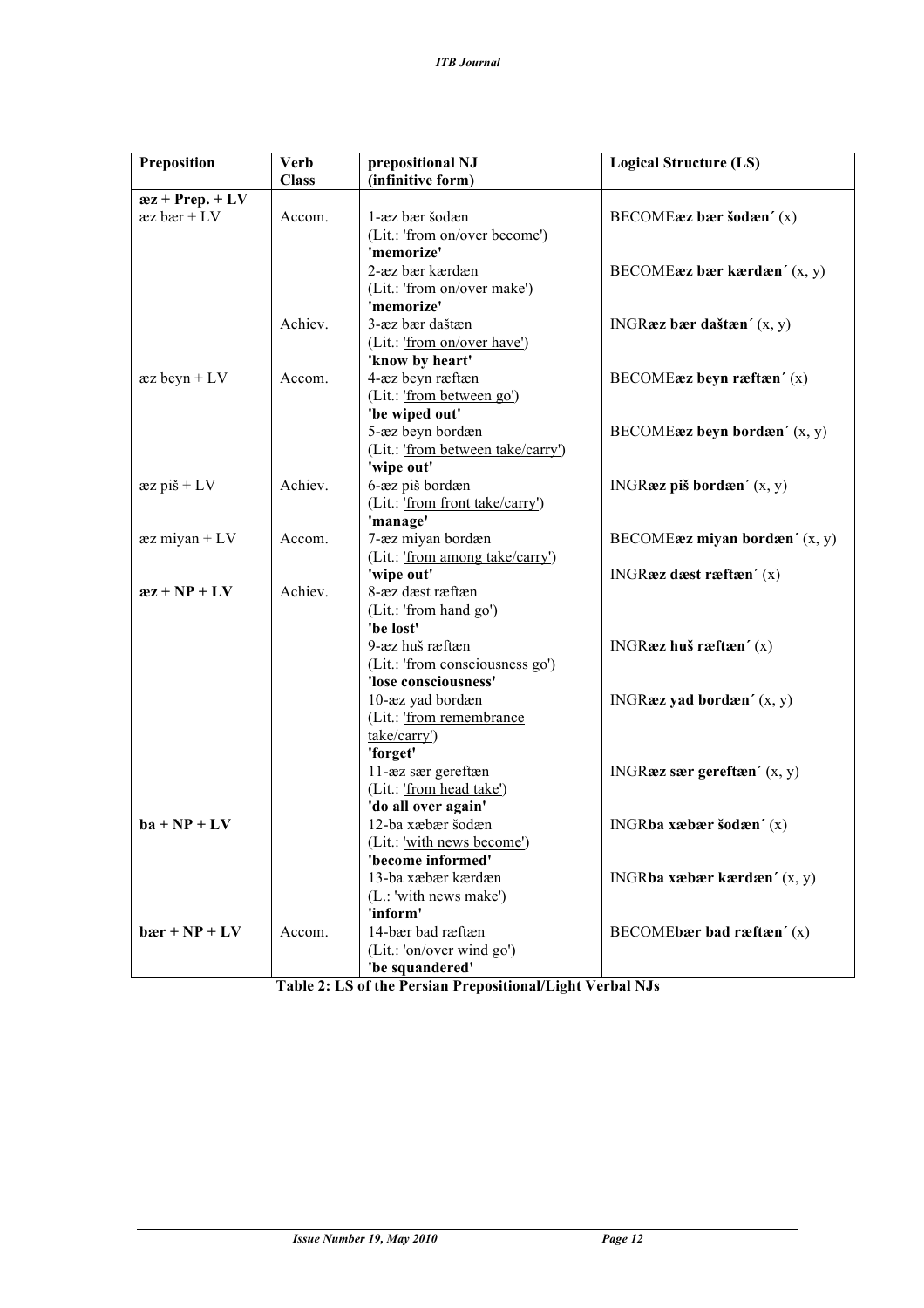| Preposition             | <b>Verb</b><br><b>Class</b> | prepositional NJ<br>(infinitive form)                  | <b>Logical Structure (LS)</b>          |
|-------------------------|-----------------------------|--------------------------------------------------------|----------------------------------------|
| $bær + NP + LV$         | Achiev.                     | 15-bær bad dadæn                                       | BECOME bar bad dadæn' $(x, y)$         |
|                         |                             | (Lit.: $\frac{I_{on}/over \text{over wind give}}{I}$ ) |                                        |
| $be + NP + LV$          |                             | 'squander'                                             |                                        |
|                         |                             | 16-be dæst amædæn                                      | INGRbe dæst amædæn' $(x)$              |
|                         |                             | (Lit.: 'to hand come')                                 |                                        |
|                         |                             | 'be obtained'                                          |                                        |
|                         |                             | 17-be huš amædæn                                       | INGR <b>be</b> huš amædæn' $(x)$       |
|                         |                             | (Lit.: 'to consciousness come')                        |                                        |
|                         |                             | 'gain consciousness'                                   |                                        |
|                         | Achiev.                     | 18-be yad aværdæn                                      | <i>INGRbe yad aværdæn'</i> $(x, y)$    |
|                         |                             | (Lit.: 'to                                             |                                        |
|                         |                             | remembrance bring')                                    |                                        |
|                         |                             | 'remember'                                             |                                        |
|                         |                             | 19-be yad daštæn                                       | INGR <b>be</b> yad daštæn' $(x, y)$    |
|                         |                             | (Lit.: <u>'to remembrance</u>                          |                                        |
|                         |                             | have'                                                  |                                        |
|                         |                             | 'remember'                                             |                                        |
|                         | Accom.                      | 20-be kar bordæn                                       | $BECOME$ be kar bordæn' $(x, y)$       |
|                         |                             | (Lit.: <u>'to work take/carry'</u> )                   |                                        |
|                         |                             | 'use'                                                  |                                        |
|                         |                             | 21-be kar gereftæn                                     | $BECOME$ be kar gereftæn' $(x, y)$     |
|                         |                             | (Lit.: 'to work take')                                 |                                        |
|                         |                             | 'use'                                                  |                                        |
|                         |                             | 22-be pa kærdæn                                        | $BECOME$ be pa kærdæn' $(x, y)$        |
|                         |                             | (Lit.: 'to foot make')                                 |                                        |
|                         |                             | 'put on/wear (on the foot)'                            |                                        |
|                         | Achiev.                     | 23-be dærd xordæn                                      | $INGR$ be dærd xordæn' $(x)$           |
|                         |                             | ( <i>Lit.</i> : <u>'to pain eat'</u> )                 |                                        |
|                         |                             | 'be useful'                                            |                                        |
|                         |                             | 24-be jib zædæn                                        | INGR <b>be</b> jib zædæn' $(x, y)$     |
|                         |                             | (Lit.: 'to pocket hit/strike')                         |                                        |
|                         |                             | 'pocket'                                               |                                        |
|                         | Accom.                      | 25-be (xak væ) xun kešidæn                             | BECOMEbe (xak væ) xun kešidæn'         |
| $be + Prep. + LV$       |                             | (Lit.: $'to$ (soil and) blood pull')<br>'kill'         | (x, y)                                 |
| $bi + NP + LV$          | Achiev.                     | 26-be miyan aværdæn                                    | INGR <b>be miyan aværdæn'</b> $(x, y)$ |
|                         |                             | $(Lit.: \underline{'to \textit{ among bring}}')$       |                                        |
|                         |                             | 'broach/bring up'                                      |                                        |
|                         |                             | 27-bi hes šodæn                                        | INGR <b>bi</b> hes šodæn' $(x)$        |
|                         |                             | (Lit.: 'without feeling become')                       |                                        |
|                         |                             | 'become numb/                                          |                                        |
|                         |                             | anesthetized'                                          |                                        |
|                         |                             | 28-bi hes kærdæn                                       | INGR <b>bi hes kærdæn</b> $(x, y)$     |
| $d\alpha r + Prep + LV$ |                             | (Lit.: 'without feeling make')                         |                                        |
|                         |                             | 'make numb/                                            |                                        |
| dær bær + $LV$          |                             | anesthetize'                                           |                                        |
|                         |                             | 29-dær hær daštæn                                      | INGR <b>dær bær daštæn'</b> $(x, y)$   |
|                         |                             | (Lit.: 'in on/over have')                              |                                        |
|                         |                             | 'incur'                                                |                                        |
|                         | Accom.                      | 30-dær bær gereftæn                                    | BECOMEdær bær gereftæn' $(x, y)$       |
|                         |                             | $(Lit.: \underline{'in} on/over take')$                |                                        |
|                         |                             | 'surround'                                             |                                        |

**Table 2 (Cont.): LS of the Persian Prepositional/Light Verbal NJs**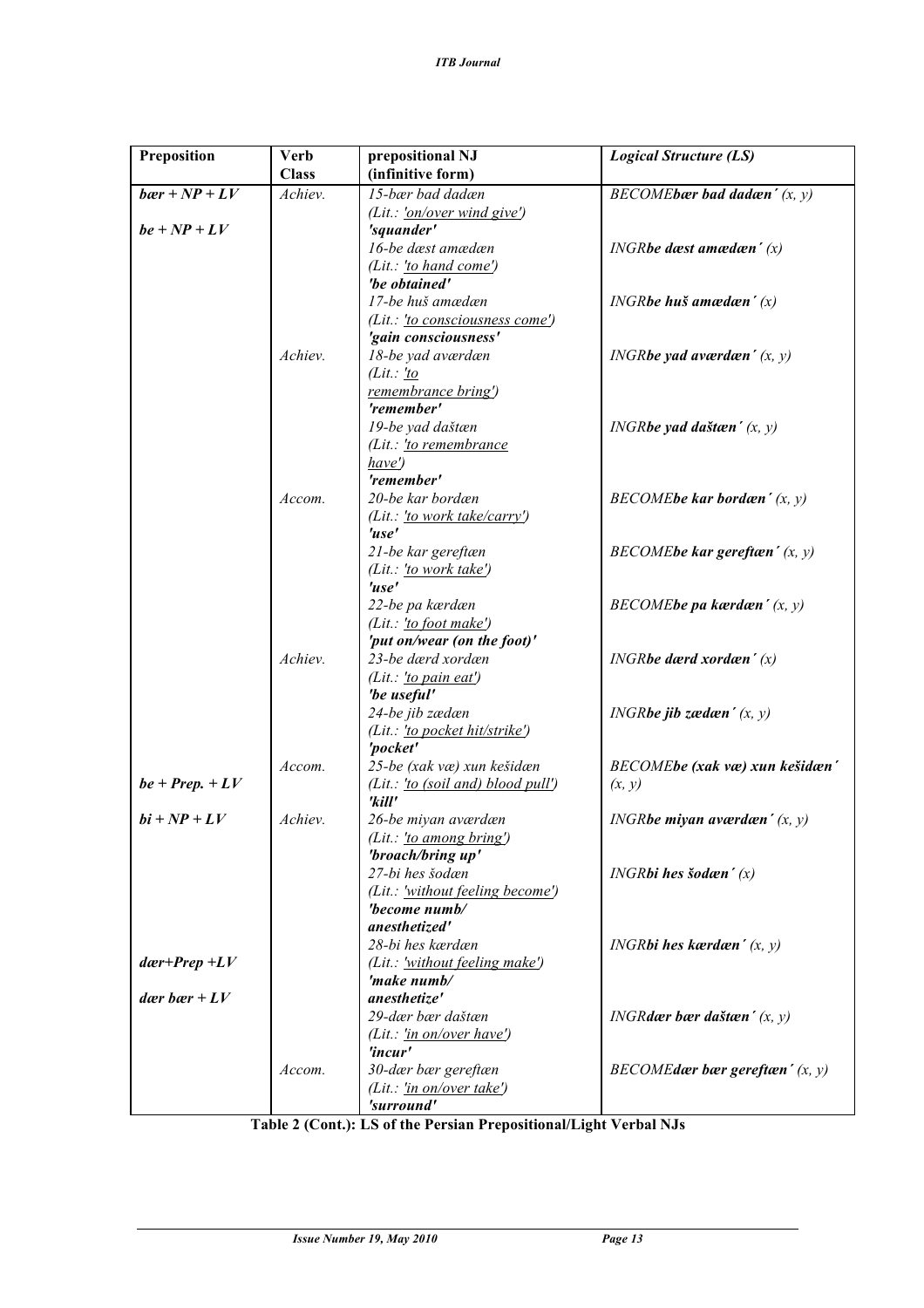| Preposition           | <b>Verb</b><br><b>Class</b> | prepositional NJ<br>(infinitive form) | <b>Logical Structure (LS)</b>                     |
|-----------------------|-----------------------------|---------------------------------------|---------------------------------------------------|
| $d\alpha r + NP + LV$ | Achiev.                     | 31-dær dæst daštæn                    | INGR <b>dær</b> dæst daštæn' $(x, y)$             |
|                       |                             | (Lit.: 'in hand have')                |                                                   |
|                       |                             | 'have/exercise authority over'        |                                                   |
|                       |                             | 32-dær extiyar daštæn                 | INGR <b>dær extiyar daštæn'</b> $(x, y)$          |
|                       |                             | (Lit.: 'in authority have')           |                                                   |
|                       |                             | 'have/exercise authority over'        |                                                   |
|                       |                             | 33-dær dæst gereftæn                  | <i>INGRdær dæst gereftæn' <math>(x, y)</math></i> |
|                       |                             | (Lit.: 'in hand take')                |                                                   |
|                       |                             | 'take charge of'                      |                                                   |
|                       |                             | 34-dær extiyar gereftæn               | <i>INGRdær extiyar gereftæn'</i> $(x, y)$         |
|                       |                             | (Lit.: 'in authority take')           |                                                   |
|                       |                             | 'take charge of'                      |                                                   |

**Table 2 (Cont.): LS of the Persian Prepositional/Light Verbal NJs**

In terms of aspectual properties, it should be stated that even though our study is not based on corpus-oriented generalizations and we do not intend to provide any frequency references, we sometimes refer to the number of occurrences as an indicator of the commonality of some construction types. With regard to the prepositional LVCs analyzed in this chapter it is observed that out of the thirty four adpositional NJs examined in this chapter twenty two belong to the Achievement verb class and twelve to the accomplishment type i.e. majority of the prepositional LVCs in our collected data are of achievement type bearing such features as [-static], [+telic], and [+punctual] with the logical structure INGR **predicate΄** (x) or (x, y). In fact, no NJs were found in our data with state or activity verb class.

Also, by taking a careful look at Table (2) it becomes clear that the verb class of the prepositional light verbal constructions is not always dependent on the aspectual properties of the verbal elements. That is, as with other types of Persian LVCs discussed in Saeedi (2009a) the verb is not the only determining factor in characterizing the verb class of the adpositional or prepositional constructions. The following section provides a detailed discussion of the event attributes and structure of the prepositional nuclear junctures.

### **3. Event Structure of Prepositional NJs**

Our investigation of the prepositional LVCs has revealed that the light verbs fusing with the prepositional phrases belong to the 'phase' class of verbs as shown in the following Table. As is clear from the Table, the light verbs occurring in the prepositional LVCs belong to the phase group of verbs, which is compatible with the adjectival type of Persian nuclear junctures (Saeedi 2009b). The only exception to the above list is the light verb *daštæn* 'have' which denotes state or attribute and is in fact a non-phase verb i.e. unlike the phase light verbs, does not refer to particular phases of an event demonstrated in Figure (3) below. In this Figure (3) some of Engerer's (2007) terminology (ingressive for start, continuative for process, and terminative for endpoint) has been used to schematize different internal phases of an event.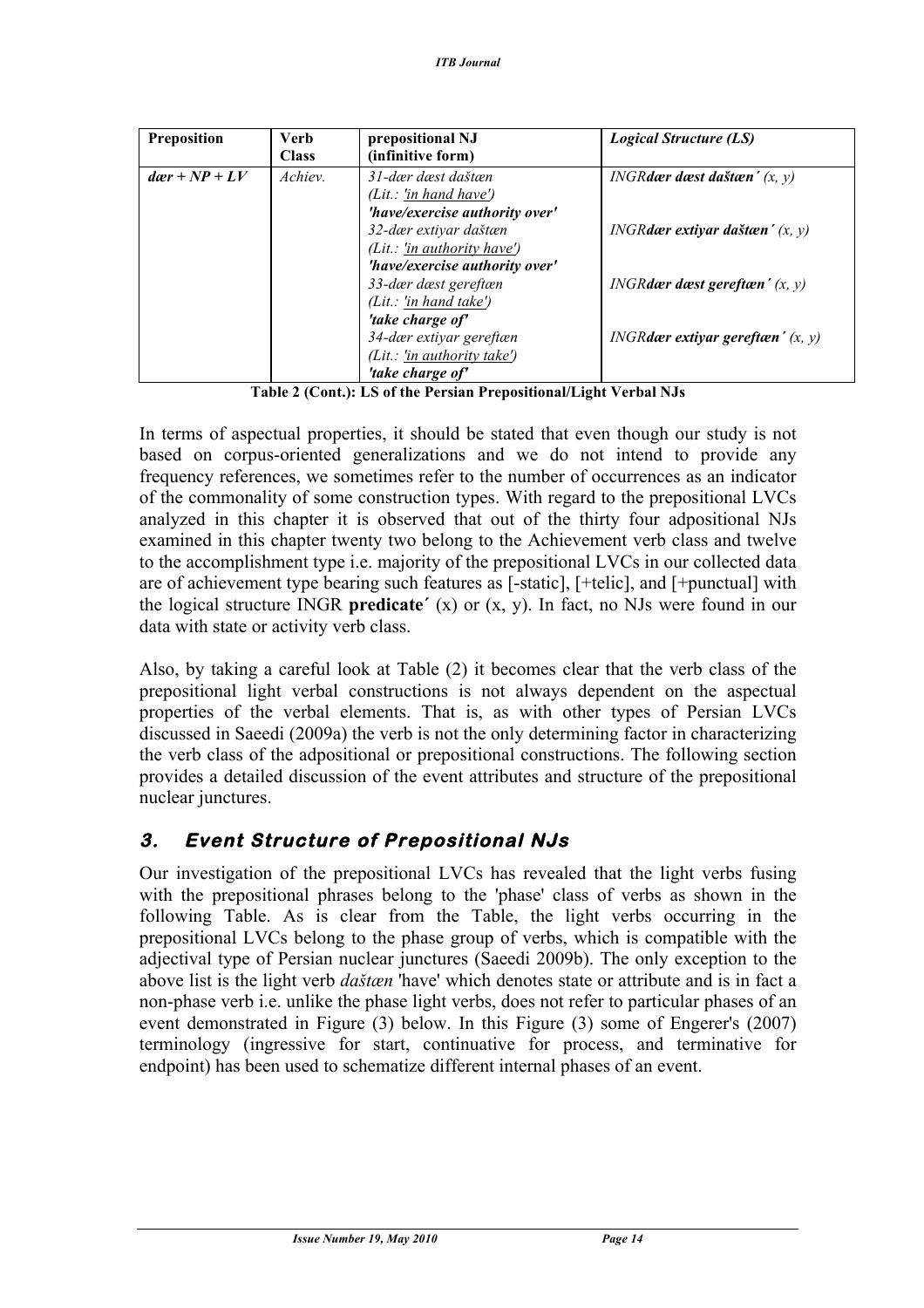| Light Verb |              | LVs' Phase Features                                                |
|------------|--------------|--------------------------------------------------------------------|
| šodæn      | 'become'     | Result                                                             |
| kærdæn     | 'make'       | Process                                                            |
| dadæn      | 'give'       | Result: $x, y \rightarrow z$ : endpoint, RRG 3 place PRED analysis |
| zædæn      | 'hit/strike' | Continue, process/start, process                                   |
| gereftæn   | 'take/catch' | Endpoint                                                           |
| kešidæn    | 'pull'       | Process                                                            |
| xordæn     | 'eat'        | Process                                                            |
| amædæn     | 'come'       | Process $\leftarrow$                                               |
| ræftæn     | 'go'         | Process<br>$\rightarrow$                                           |
| aværdæn    | 'bring'      | Process: 'Do' activity, RRG 3 place PRED analysis                  |
| bordæn     | 'take/carry' | Process                                                            |
| daštæn     | 'have'       | Attribute/State: Non-phase                                         |





#### **Figure 3: Phases of an event**

The light verbs capable of fusing with the prepositional phrases in Persian refer to the continuative (process), terminative (endpoint), or result (resultative) phases of an event, as presented in Table (3). Interestingly, this parallels the findings with the nominal, adjectival and adverbial NJs (Saeedi 2009a). In general most of the verbs in Persian prepositional LVCs belong to the phase type and there are just a few non-phase verbs in these constructions. The same phenomenon takes place in Toratani's (2002) study on Japanese compound (complex) verb constructions, where majority of verbs occurring in these constructions belong to phase verbs and there are just a few non-phase verbs. In Toratani's (2002) study, only such verbs as *sugi* 'exceed' and *kane* 'combine something with' belong to the non-phase verb class while there are at least seven phase verbs appearing in the compound verb constructions in Japanese.

As mentioned above, with the exception noted, the light verbs in the prepositional LVCs refer to a particular phase of an event. Consider the examples in Table (4) where the verbal element is the same in each pair of the prepositional NJs and the first LVC in each pair is formed with the prepositional compound (two prepositions) while the second is made with a preposition and a noun. The light verb in the first (a, a΄) pair i.e. *šodæn* 'become' refers to the result (resultative) phase of the events while the preposition-preposition combination (*æz bær* 'from on/over') in (a) with the source (directional) locative preposition *æz* 'from' and the state locative preposition *bær* 'on/over' implies the event type of *'memorizing'*. That is, the combination of these two prepositions indicates that something has caused an entity (e.g., the thing is to be memorized) to move from a 'source' implied by *æz* 'from' as a locative source directional preposition and be placed 'on' a location (e.g., one's memory) implied by *bær* 'on/over' as a locative stative location preposition. Additionally, the preposition-N combination (*ba xæbær* 'with news') in (a΄) implies *'with information'* or *'being informed'*. In other words, the preposition *ba* 'with' shows that the 'state' of something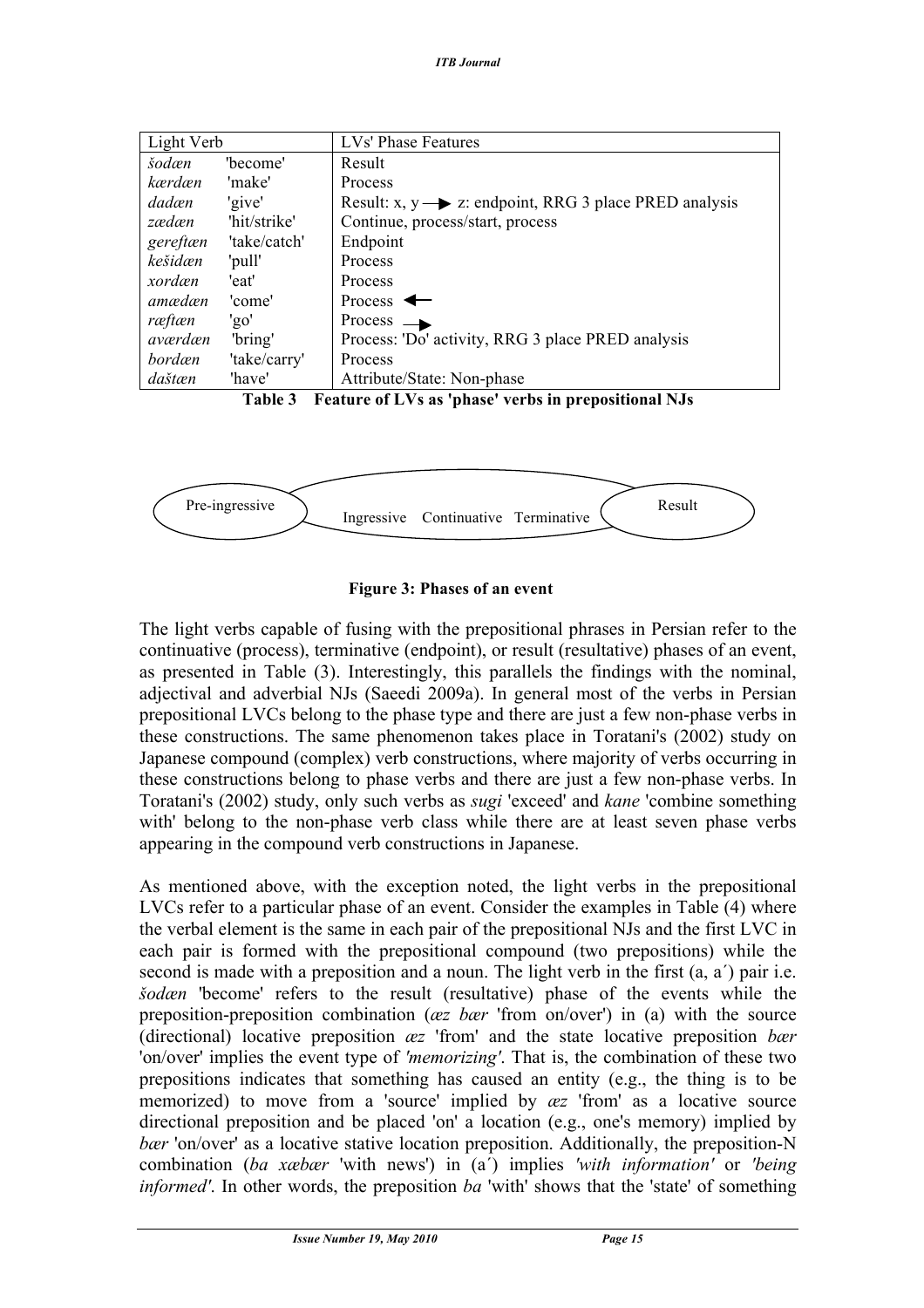exists and that 'something' is the noun following this preposition. It is a logical justification to claim that this is the reason why such prepositions as *ba* 'with' are followed by an N in the prepositional NJs and not another preposition since semantically they need a noun whose stative location is characterized by such prepositions.

| Prepositional NJ                                    | LV's Phase F. | Logical Structure                         |
|-----------------------------------------------------|---------------|-------------------------------------------|
| (a) - æz bær šodæn                                  | Result        | $BECOME$ æz bær šodæn' $(x)$              |
| (Lit.: 'from on/over become')                       |               |                                           |
| 'memorize'                                          |               |                                           |
| (a') -ba xæbær šodæn                                |               | $INGR$ ba xæbær šodæn' $(x)$              |
| (Lit.: 'with news become')                          |               |                                           |
| 'become informed'                                   |               |                                           |
| $(b)$ - $xz$ beyn ræftæn                            | Process       | $BECOME$ <i>az</i> beyn raeftaen' $(x)$   |
| (Lit.: 'from between go')                           |               |                                           |
| 'be wiped out'                                      |               |                                           |
| (b') -bær bad ræftæn                                |               | $BECOME$ bær bad ræftæn' $(x)$            |
| (Lit.: 'on/over wind go')                           |               |                                           |
| 'be squandered'                                     |               |                                           |
| (c) - æz miyan bordæn                               | Process       | $BECOME$ <i>az</i> miyan bordan' $(x, y)$ |
| (Lit.: 'from among take/carry')                     |               |                                           |
| 'wipe out'                                          |               |                                           |
| (c') -æz yad bordæn                                 |               | INGRæz yad bordæn' $(x, y)$               |
| (Lit.: 'from remembrance                            |               |                                           |
| take/carry')                                        |               |                                           |
| 'forget'                                            |               |                                           |
| (d) -be miyan aværdæn                               | Process       | INGR <b>be miyan aværdæn'</b> $(x, y)$    |
| (Lit.: 'to among bring')                            |               |                                           |
| 'broach/bring up'                                   |               |                                           |
| (d') -be yad aværdæn                                |               | INGRbe yad aværdæn' $(x, y)$              |
| (Lit.: 'to remembrance bring')                      |               |                                           |
| 'remember'                                          |               |                                           |
| (e) -dær bær gereftæn                               | Endpoint      | $BECOME$ dær bær gereftæn' $(x, y)$       |
| (Lit.: $\frac{\ln \text{on}/\text{over take}'}{}$ ) |               |                                           |
| 'surround'                                          |               |                                           |
| (e') -dær dæst gereftæn                             |               | INGRdær dæst gereftæn' $(x, y)$           |
| (Lit.: 'in hand take')                              |               |                                           |
| 'take charge of'                                    |               |                                           |

**Table 4: LV's phase features as process, endpoint, & result in Persian prepositional NJs**

In the second (b, b΄) (*ræftæn* 'go'), the third (c, c΄) (*bordæn* 'take/carry), and the fourth (d, d΄) (*aværdæn* 'bring') pairs the light verbs refer to the continuative or process phase of events and the preverbal prepositional constructions provide the actual event type or attribute. In the second pair, for instance, the prepositional NJ in (b) with the locative source (directional) preposition *æz* 'from' and the locative path (directional) preposition *beyn* 'between' imply that something has been wiped from a source (denoted by the source preposition *æz* 'from') and the path *'beyn* 'between'. In fact, the whole juncture *æz beyn ræftæn* (using the gloss) means 'something goes from between' which means 'something is wiped out'. As clear here, the two prepositions provide the information regarding the event attribute and the LV refers to the process of the 'wiping out' event which takes place over a time span. As demonstrated in Table (4), the same story takes place in the examples in  $(b')$ ,  $(c, c')$ , and  $(d, d')$  where the LV refers to the process inherent nature of the event and the prepositional elements provide the event type or subtypes.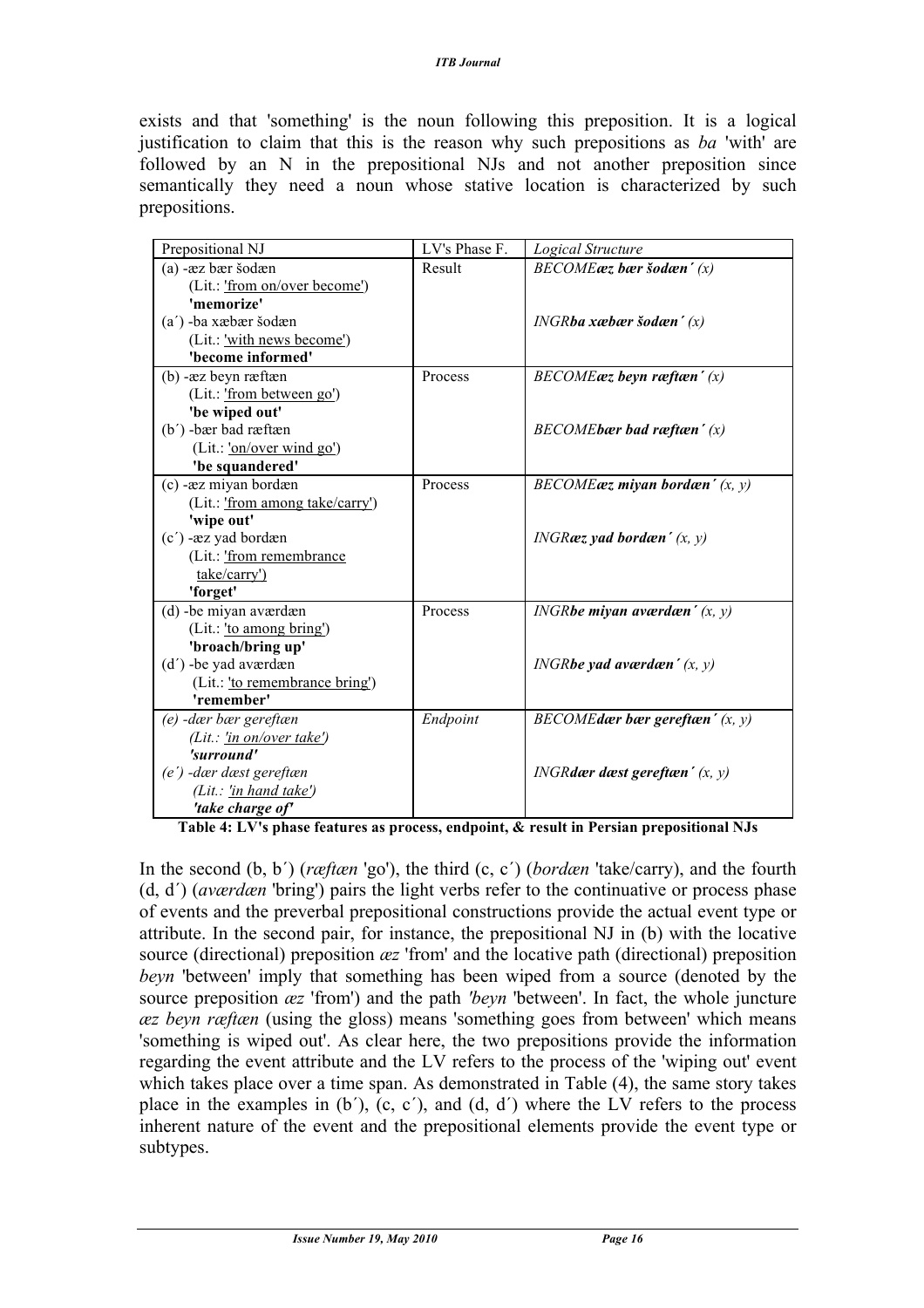In the fifth pair, however, the LV refers to the endpoint or terminative phase of the event but the role of the preverbal element is the same as the other four examples mentioned above. That is, the preposition-preposition combination *dær bær* 'in on/over' (in (e)) with the two state locative prepositions *dær* 'in' and *bær* 'on/over' implies the *'surrounding'* event i.e. it indicates that *'something takes in and over something else*', which is the same meaning of *'surround'*. In addition, the preposition-N combination *dær dæst* 'in hand' in (e΄) with the same state locative preposition (*dær* 'in') and the concrete noun (*dæst* 'hand') implies *'having (the control of something) in one's hand'* which shows the type of the main event of the whole prepositional LVC.

In conclusion, in all the examples presented in Table (2) above, the light verb provides the information regarding the phase of an event while the preverbal-prepositional elements play the role of determining the event type of the whole construction. As mentioned above, the combination of the two locative prepositions *æz bær* 'from on/over' in (a), for instance, implies the '*memorizing'* event type. By taking a careful look at the glossary of the prepositional LVCs in Table (2) it becomes clear that the same is true for all the prepositional nuclear junctures i.e. the preverbal-prepositional constituents determine the event type or attribute and the light verbs refer to particular phases of events and are in fact bleached with regard to the event type. Even though in such prepositional NJs as *æz bær daštæn* 'know by heart' (Lit.: 'from on/over have') (presented in Table (2)) with the non-phase verb *daštæn* 'have' the light verb denotes state or attribute and does not refer to a particular phase of an event, the prepositional elements provide the event type and the light verb is bleached in this respect. As a matter of fact, the findings of this paper are in close affinity with that of the adjectival NJs in Saeedi (2009b).

### **4. Constructional Schema of Prepositional NJs**

According to RRG, if two nuclei share the same nuclear operator and are structurally independent, the nexus-juncture linkage type of the construction is nuclear cosubordination. The prepositional LVCs in Persian, as presented in (6) and Figure (4) below, belong to this linkage type.

(6) seyl hæme-ye šæhr-ra dær bær næ-gereft. flood all/whole-Ez city-DOM in on/over Neg.Op.-take.Past.3<sup>rd</sup>.Sg. 'The flood did not surround the whole city.'

As demonstrated in the Figure (4), the two NUC nodes are structurally independent while sharing the negation nuclear operator *nce*- which is attached to the verbal element in Persian. This indicates that the linkage type of the prepositional LVCs is nuclear cosubordination.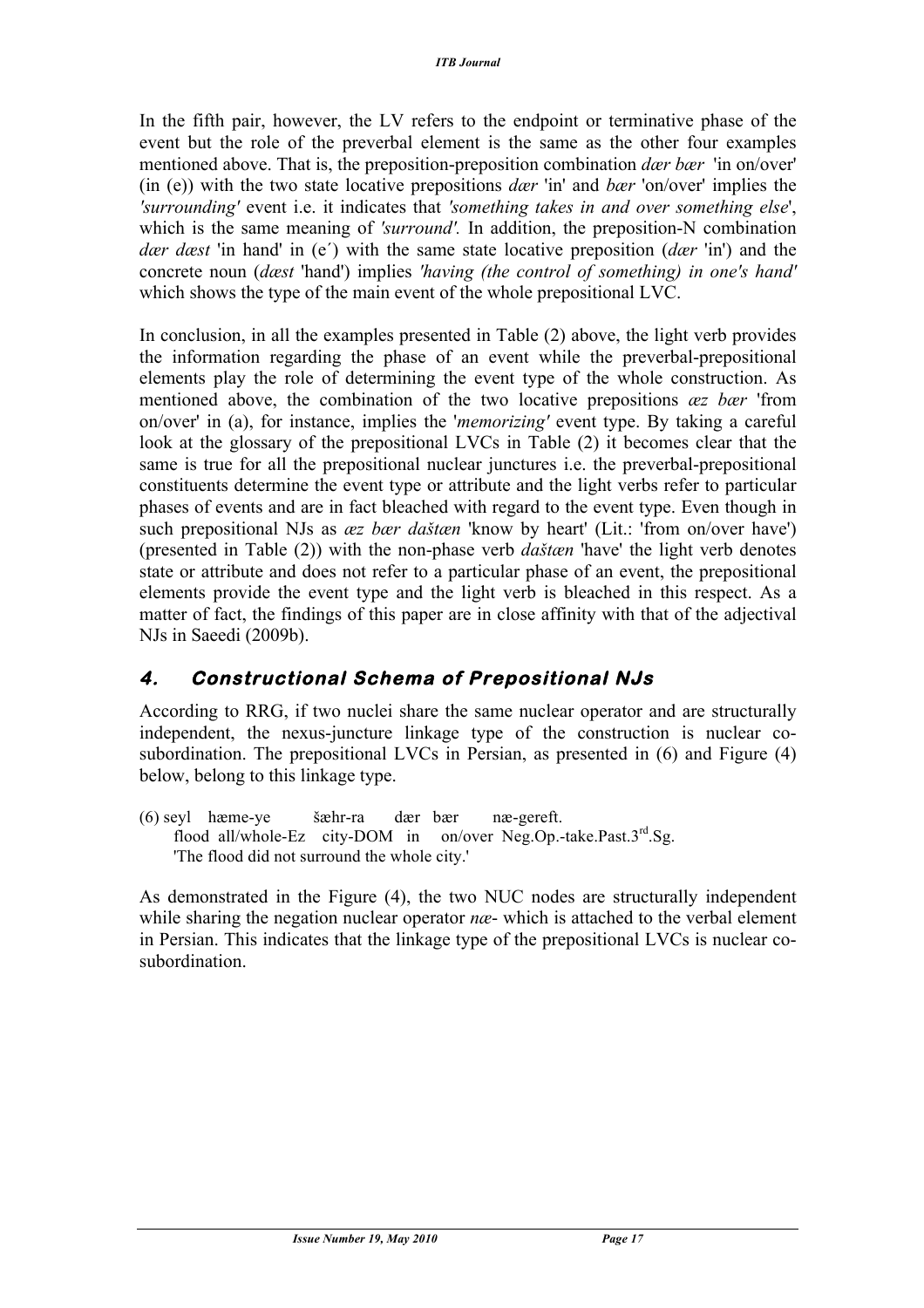

Now that we have determined the nexus-juncture linkage of these constructions, the constructional schema of the prepositional nuclear junctures can be schematized:

| Construction: Persian prepositional nuclear juncture                                                                  |
|-----------------------------------------------------------------------------------------------------------------------|
| SYNTAX:                                                                                                               |
| Juncture: nuclear                                                                                                     |
| Nexus: cosubordination                                                                                                |
| Construction type: light verbal (prepositional phrase + light verb)                                                   |
| $\lceil_{CL} \rceil_{CORE} NP \lceil_{NUC} \rceil_{NUC} $ Prep.phrase $\lceil_{NUC}  V(LV) \rceil \rceil NP  \rceil $ |
| Unit template(s): $(3.6)$ (see section $(3.4.4.1)$ ) in chapter three)                                                |
| PSA: none                                                                                                             |
| Linking: default                                                                                                      |
| MORPHOLOGY:                                                                                                           |
| $PRED_{NUCI}$ : Prepositional Elements: either (Prep. + Prep.) or (Prep. + NP)                                        |
| $PREDNUC2$ : light verb: majority of phase verbs and one non-phase verb ('have')                                      |
| [LV: [predicate' (x) or $(x, y)$ ] + ADV]                                                                             |
| [LV: $\left[$ <b>do'</b> (x, <b>predicate'</b> (x) or (x, y)] + ADV]                                                  |
| [LV: [INGR predicate' $(x)$ or $(x, y)$ ] +PP]                                                                        |
| [LV: [BECOME predicate' $(x)$ or $(x, y)$ ] + PP]                                                                     |
| SEMANTICS: $[PREDNUC1] +  [PREDNUC2]$                                                                                 |
| PRAGMATICS:                                                                                                           |
| Illocutionary force: unspecified                                                                                      |
| Focus structure: unspecified                                                                                          |
| Toble 5. Constructional schome for Develop Drepositional publicar inputures                                           |